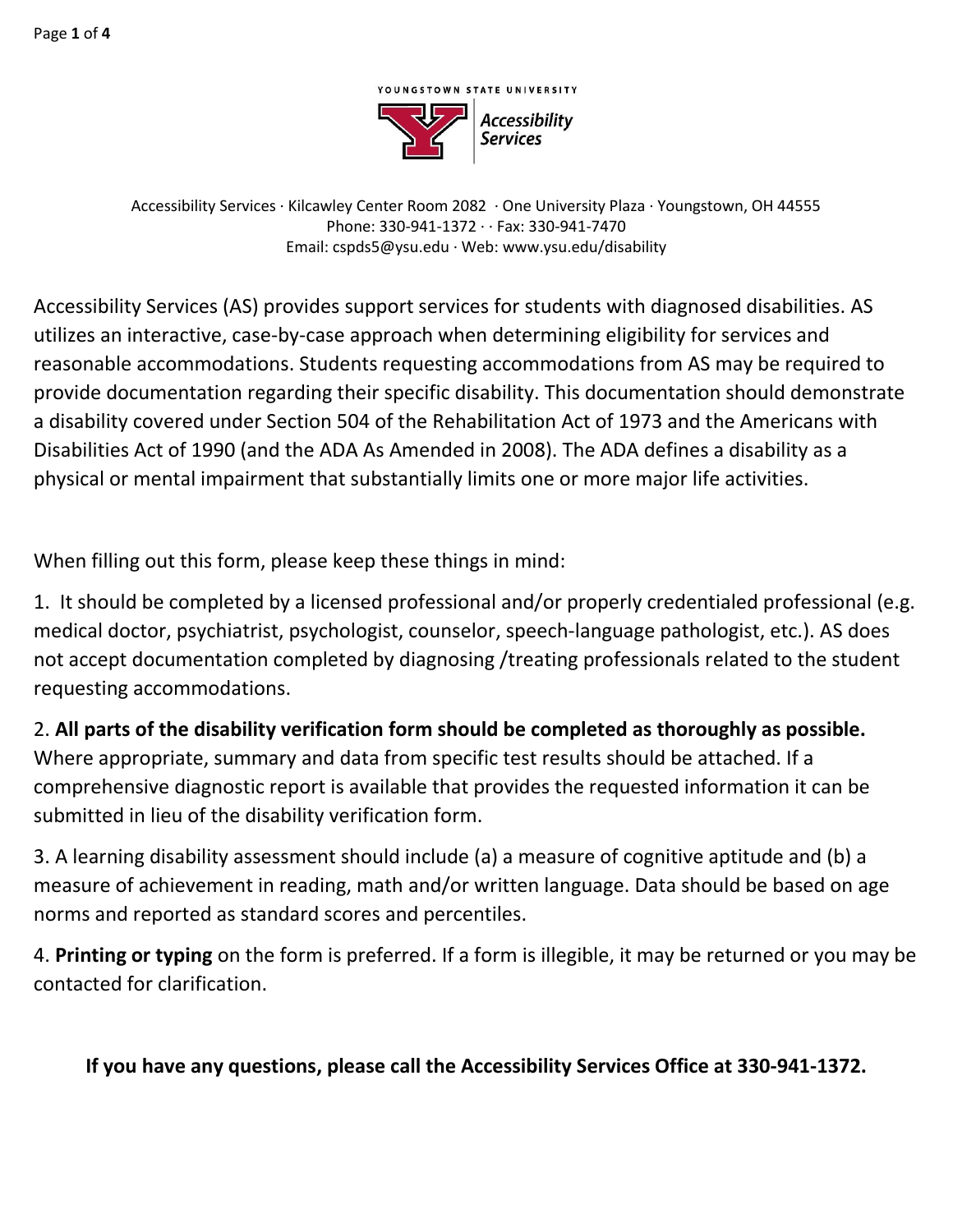## **STUDENT INFORMATION**

## **(to be completed by student)**

| Professional's information)                                                  | I authorize the following individual or organization to release the information included in this<br>document to Accessibility Services at Youngstown State University: (Write in Qualified                                                                                      |
|------------------------------------------------------------------------------|---------------------------------------------------------------------------------------------------------------------------------------------------------------------------------------------------------------------------------------------------------------------------------|
|                                                                              |                                                                                                                                                                                                                                                                                 |
|                                                                              |                                                                                                                                                                                                                                                                                 |
|                                                                              |                                                                                                                                                                                                                                                                                 |
| Services at Youngsotwn State University.                                     | For the purpose of establishing eligibility for accommodations and services, I give the mental<br>health or health care professional permission to release my medical information to Accessibility                                                                              |
|                                                                              |                                                                                                                                                                                                                                                                                 |
|                                                                              | <b>DIAGNOSTIC INFORMATION</b><br>(to be completed by medical practitioner/specialist)<br>1. Please specify the specific diagnosis(es)/disability. For psychological disabilities, please indicate<br>both the name of the diagnosis, and the diagnostic taxonomy that was used. |
|                                                                              |                                                                                                                                                                                                                                                                                 |
|                                                                              | Diagnostic taxonomy used: $DSM 5 #$ ___________ or ICD 10 #__________                                                                                                                                                                                                           |
| If applicable, please rate the level of severity of the student's diagnosis? |                                                                                                                                                                                                                                                                                 |
| Mild _______ Moderate_________ Severe ___________                            |                                                                                                                                                                                                                                                                                 |
|                                                                              | Duration of Condition: Permanent _______ Temporary(Specify length of time) ___________                                                                                                                                                                                          |
|                                                                              |                                                                                                                                                                                                                                                                                 |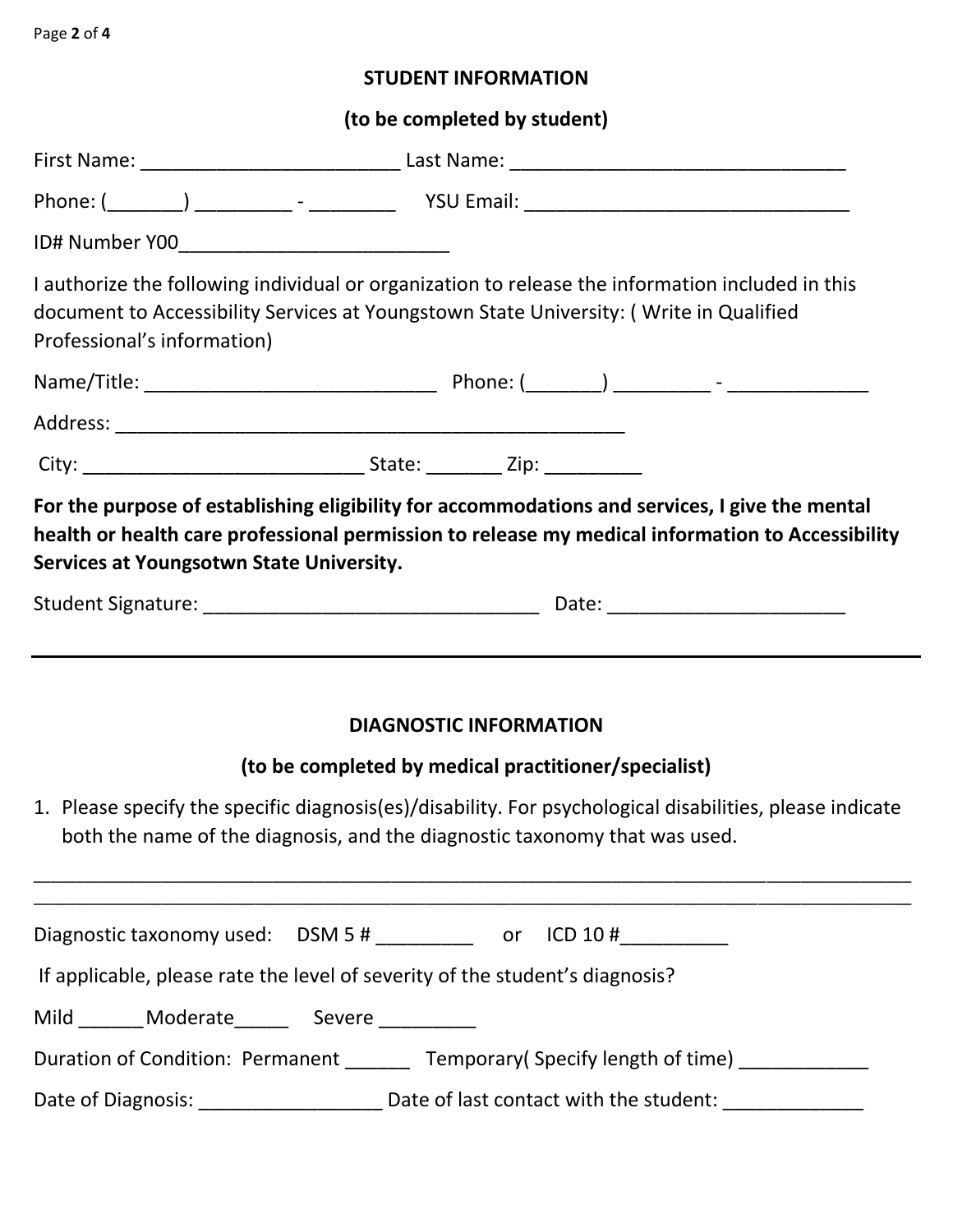2. How did you arrive at your diagnosis? Please check all relevant items below. If applicable, please attach the diagnostic reports and/or test results administered to determine diagnosis.

| Behavioral Observations/Development History              | <b>Medical History</b> |
|----------------------------------------------------------|------------------------|
| Rating Scales (e.g., CAARS, Brown ADD Scales for Adults) |                        |
| Neuro-Psychological Testing, Date(s) of Testing          |                        |
| Psycho-Educational Testing, Date(s) of Testing           |                        |
| Structured/unstructured student interviews               |                        |
| Other (please specify)                                   |                        |
|                                                          |                        |

3. Please indicate the level of impact the student's disability may have in limiting the following major life activities: ( **Please explain in question 4**)

| <b>Life Activity</b>           | <b>No Impact</b> | <b>Neglible Impact</b> | <b>Moderate</b> | <b>Substantial Impact</b> | N/A |
|--------------------------------|------------------|------------------------|-----------------|---------------------------|-----|
|                                |                  |                        | Impact          |                           |     |
| Communicating                  |                  |                        |                 |                           |     |
| Concentrating                  |                  |                        |                 |                           |     |
| <b>Hearing</b>                 |                  |                        |                 |                           |     |
| Interacting with others        |                  |                        |                 |                           |     |
| <b>Breathing</b>               |                  |                        |                 |                           |     |
| Learning                       |                  |                        |                 |                           |     |
| Making/Keeping                 |                  |                        |                 |                           |     |
| Appointments                   |                  |                        |                 |                           |     |
| <b>Managing Distractions</b>   |                  |                        |                 |                           |     |
| <b>Managing Stress</b>         |                  |                        |                 |                           |     |
| <b>Meeting Deadlines</b>       |                  |                        |                 |                           |     |
| Memorizing                     |                  |                        |                 |                           |     |
| <b>Performing Manual Tasks</b> |                  |                        |                 |                           |     |
| Reading                        |                  |                        |                 |                           |     |
| Seeing                         |                  |                        |                 |                           |     |
| <b>Thinking</b>                |                  |                        |                 |                           |     |
| Writing                        |                  |                        |                 |                           |     |
| Other:                         |                  |                        |                 |                           |     |
|                                |                  |                        |                 |                           |     |